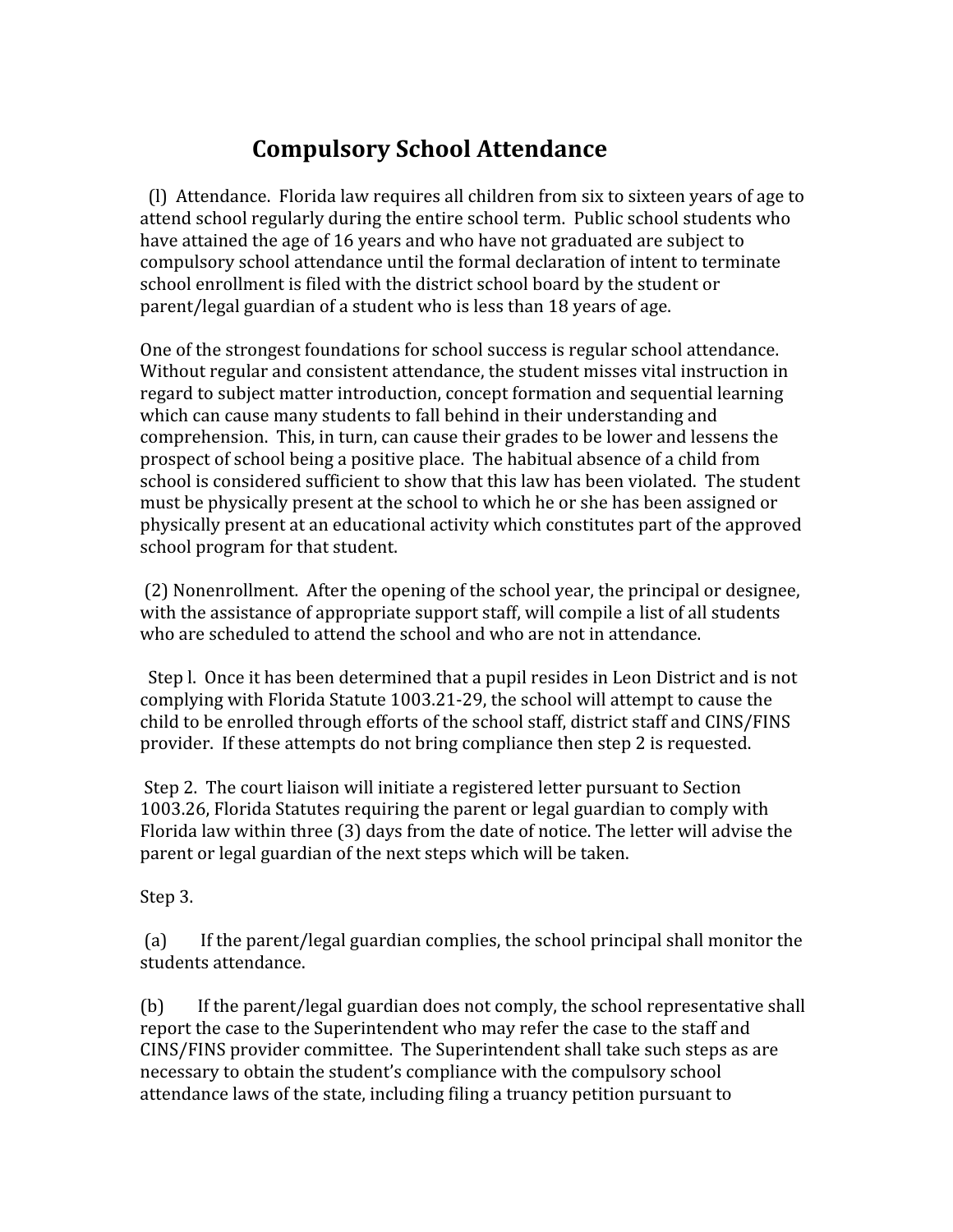s.
984.151,
F.S.,
or
bringing
a
criminal
prosecution
against
the
parent
or
legal guardian,
or
other
person
in
control
of
the
child,
pursuant
to
s.
1003.27(7)(a),
F.S.

(3)

Parent
Responsibility.

(a) Florida Statutes, 1003.24 clearly defines the responsibility of parents for the attendance
of
their
child
at
school
and
requires
them
to
provide
an
explanation
for any
absence
from
school.

It
is
the
intent
of
the
school
district
to
hold
parents responsible for their child's attendance to the extent provided by law.

(b)
If,
during
the
course
of
the
school
year,
a
student
has
unauthorized
absences sufficient enough to jeopardize academic progress, in accordance with F.S. 1003.24, the procedures under Florida Statutes 984.151, 1003.26 and 1003.27 shall be followed
by
the
appropriate
school
personnel.

(c)
Learn
Fare
recipients
with
school
age
children
shall
be
required
to
attend
a documented
school
conference
during
each
semester
to
assure
parent
involvement. The
conference
shall
address
acceptable
student
attendance,
grades
and
behavior and
shall
be
documented
by
the
school
and
reported
to
the
Department
of
Children and
Family
Services.

(5)
Excused
and
Unexcused
Absences.

It
is
the
parent/guardian
responsibility
to notify the school regarding the reason for a student's absence in a timely fashion. Absence
is
defined
as
nonattendance
of
a
student
at
school
or
in
an
approved educational activity/field trip or program on days school is in session. A student who is not physically present at school or not participating in an approved school activity shall be counted absent and shall not be recorded as in attendance on that day.

(a)
The
law
allows
absences
for
illness
or
medical
care,
death
in
the
family,
religious holidays, prearranged absences for educational purposes approved by an administrator (see section (14)(c) for criteria), financial and certain other special circumstances
or
insurmountable
conditions.

Under
these
circumstances
school policy
regards
these
absences
as
excused
absences.

A
student
with
an
excused absence
is
not
subject
to
any
disciplinary
or
academic
penalties.

(b)
An
unexcused
absence
takes
place
any
time
a
child
is
out
of
school
for
reasons not recognized in the law. In these cases, the child may be subject to academic penalties.

Unexcused
absenteeism
sufficient
enough
to
jeopardize
academic progress
at
the
elementary
and
middle
school
levels
is
defined
as
a
student
being absent without an acceptable reason five (5) times in a calendar month or ten (10) times in a 90-calendar day period.

\*\*\*Determination
of
whether
an
absence
is
excused
or
unexcused
is
the responsibility
of
the
local
school
principal
or
designee.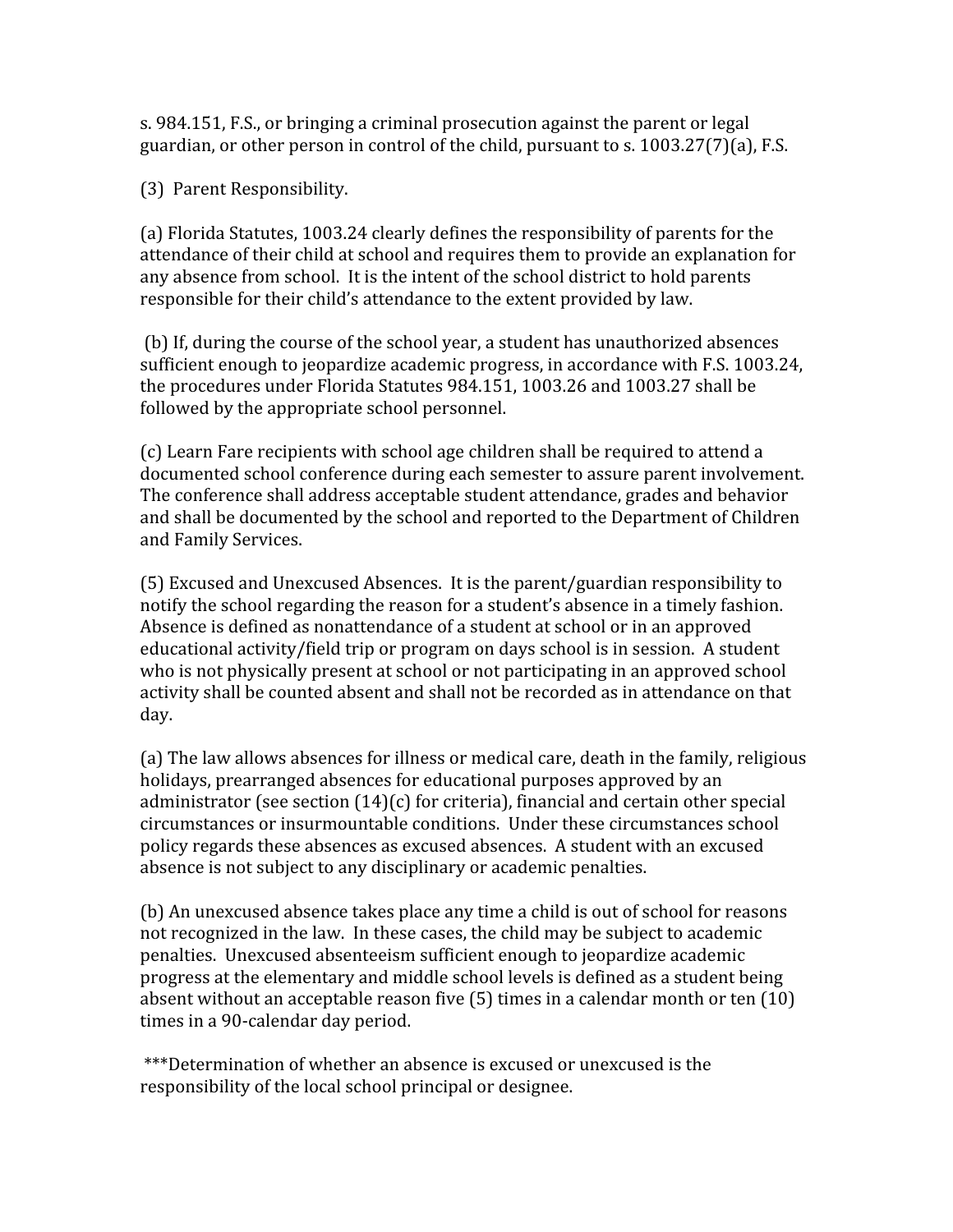## (6)
Tardiness

(a)
For
the
purposes
of
this
policy,
the
school
board
annually
sets
the
length
of
the school day with the student year being set at 180 days. All students are expected to be in school on time each day school is in session and remain until the dismissal bell unless
a
valid
reason
exists
for
leaving
early.

(b)
Tardiness
is
defined
as
any
arrival
at
school
after
the
tardy
bell
has
sounded without an approved excuse. Likewise, students who leave school before the end of the school day have their learning interrupted. Tardiness and leaving early without an
acceptable
excuse,
for
the
purpose
of
this
policy,
are
seen
as
a
violation
of 1003.21,
F.S.
(compulsory
attendance
statutes.) **Unless
the
reason
for
leaving
or**  late arrival is covered under (5)(a) above, elementary and middle school **students
who
are
chronically
tardy
or
leave
early
without
an
acceptable**  excuse more than five (5) times in a calendar month or ten (10) times in a 90 **calendar
day
period
will
be
subjected
to
action
as
dictated
by
1003.27,
F.S.**

(c)
If
it
is
determined
that
the
parent
is
responsible
for
the
cause
of
the
chronic tardiness
or
leaving
early
without
an
acceptable
excuse,
then
1003.27(2),
F.S.
shall be
used
to
gain
compliance.

## **(7)

Truancy.**

(a)In
Leon
County
schools,
it
is
the
responsibility
of
the
student's
parents
to
notify the school when their child will not be in attendance. While a student is enrolled in elementary
school,
the
school
shall
be
notified
the
day
the
student
returns
to
school from an absence of one (1), two (2) or three (3) days. If an absence extends beyond three
(3)
days,
the
school
shall
be
notified
by
the
third
day.

In
all
cases
of
absences the school should be notified as soon as the absence occurs. While a student is enrolled
in
middle
or
high
school,
the
school
shall
be
notified
of
an
absence
the morning the student is absent, or within twenty–four (24) hours. The principal or designee shall contact the parent or guardian to determine the reason for each absence
for
which
the
reason
is
unknown.

After
two
(2)
documented
attempts
to contact the parent or guardian and the failure of the parent or guardian to respond or
justify
the
absence,
the
absence
shall
be
considered
unexcused.

(b) For the purpose of these regulations, a "truant" is one who is not in attendance, with or without approval of the parent or other person having charge of the student, and
whose
absence
has
not
been
excused
under
5(a)
above.

(c)
A
habitual
truant
is
a
student
who
has
fifteen
(15)
unexcused
absences
within ninety
(90)
calendar
days
with
or
without
the
knowledge
or
consent
of
the
student's parent
or
legal
guardian.

A
student's
primary
teacher
shall
report
to
the
principal
or his/her designee if the student is exhibiting a pattern of non-attendance and is a potential
habitual
truant
because
of
at
least
five
unexcused
absences,
or
absences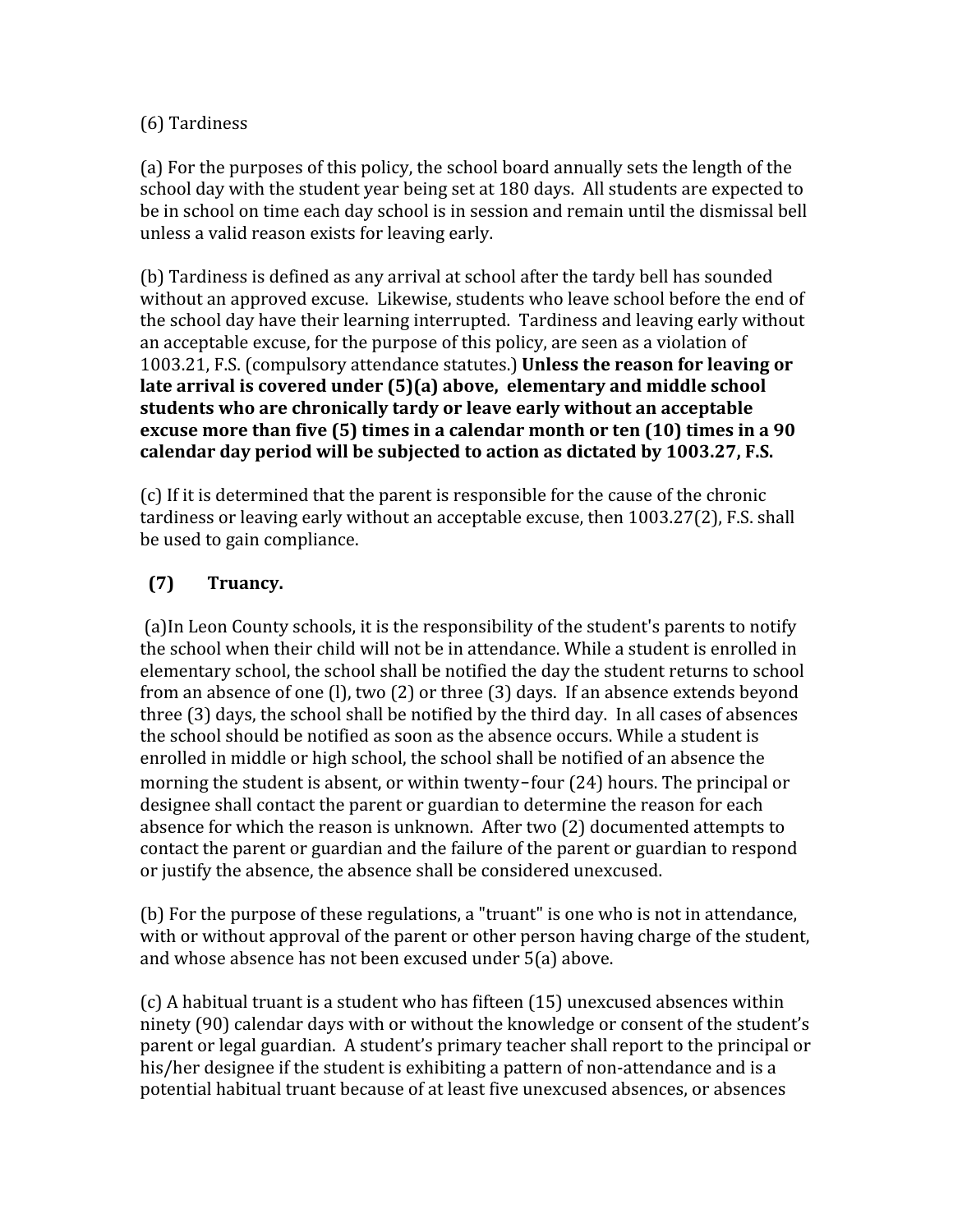for
which
the
reasons
are
unknown,
within
a
calendar
month
or
10
unexcused absences, or absences for which the reasons are unknown, within a 90-calendar-day period.

(d)
Upon
each
unexcused
absence,
or
absence
for
which
the
reason
is
unknown,
the school
principal
or
designee
shall
attempt
to
contact
the
student's
parent
or guardian
to
determine
the
reason
for
the
absence.

If
the
absence
is
an
excused absence,
as
defined
by
school
board
policy,
the
school
shall
provide
opportunities for the student to make up assigned work and not receive an academic penalty unless
the
work
is
not
made
up
within
a
reasonable
time.

(e)
If
a
student
has
had
at
least
five
unexcused
absences,
or
absences
for
which
the reasons
are
unknown,
within
a
calendar
month
or
10
unexcused
absences,
or absences
for
which
the
reasons
are
unknown,
within
a
90‐day
calendar‐day
period, the
student's
primary
teacher
shall
report
to
the
principal
or
designee.

Unless
there is clear evidence that the absences are not a pattern of nonattendance, the principal or designee shall refer the case to the school's child study team to determine if early patterns
of
truancy
are
developing.

If
the
child
study
team
finds
that
a
pattern
of nonattendance
is
developing,
whether
the
absences
are
excused
or
unexcused,
a meeting
with
the
parent
or
guardian
shall
be
scheduled
to
identify
remedies
or attempts documented if the parent or guardian fails to respond. The principal shall notify
the
Superintendent
of
Schools
and
the
school
district
contact
for
home education
programs
that
the
referred
student
is
exhibiting
a
pattern
of nonattendance.

(f)
If
an
initial
meeting
does
not
resolve
the
problem,
the
child
study
team
shall implement
the
following:

- 1.

Frequent
attempts
at
communication
between
the
teacher
and
the
family.
	- 2.

Evaluation
	for
	alternative
	education
	programs;
	- 3.

Attendance
	contracts;

The child study team may, but is not required to, implement other interventions, including referral to other agencies for family services or recommend for filing a truancy
petition
pursuant
to
s.
984.151
(F.S.).

(g)
The
child
study
team
shall
be
diligent
in
facilitating
intervention
services
and shall
report
the
case
to
the
Superintendent
only
when
all
reasonable
efforts
to resolve
the
nonattendance
behavior
are
exhausted.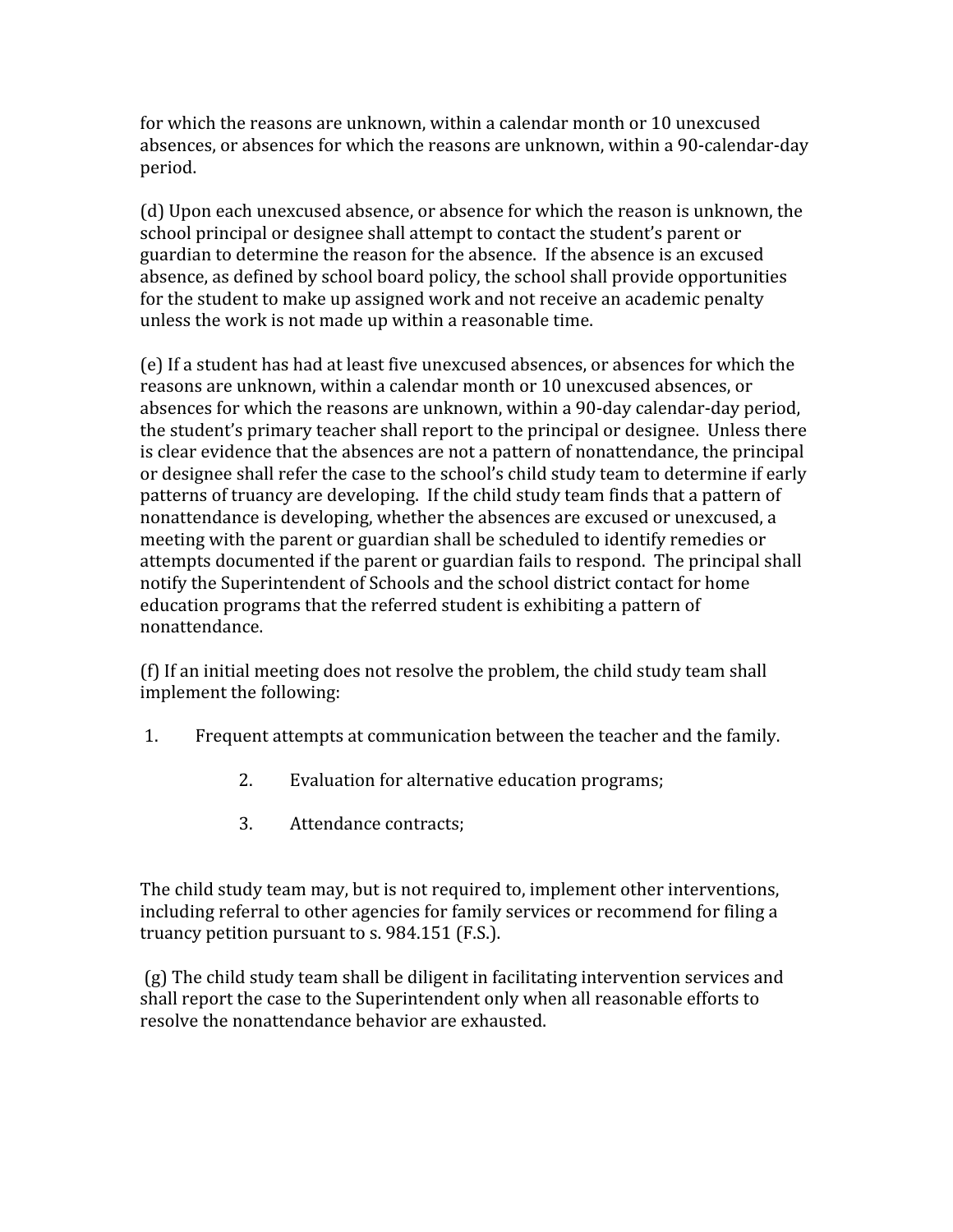(h)

If
the
parent,
guardian,
or
other
person
in
charge
of
the
child
refuses
to participate
in
the
remedial
strategies
because
he
or
she
believes
that
those strategies are unnecessary or inappropriate, the parent, guardian, or other person in charge of the child may appeal to the School Board. The School Board may provide a hearing officer and the hearing officer shall make a recommendation for final action to the board. If the Board's final determination is that the strategies of the child study team are appropriate, and the parent, guardian, or other person in charge of the child still refuses to participate or cooperate, the Superintendent may file a truancy
petition
or
seek
criminal
prosecution
for
noncompliance
with
compulsory school
attendance.

(i)
If
the
parent
or
guardian
of
a
child
who
has
been
identified
as
exhibiting
a pattern
of
nonattendance
enrolls
the
child
in
a
home
education
program
pursuant
to s. 1002.41. Florida Statutes. The Superintendent shall provide the parent a copy of s. 1002.41
and
the
accountability
requirements
of
this
paragraph.

The
Superintendent shall also refer the parent to a home education review committee composed of the district contact for home education programs and at least two home educators selected
by
the
parent
from
a
district
list
of
all
home
educators
who
have
conducted a home education program for at least 3 years and who have indicated a willingness to serve on the committee. The home education review committee shall review the portfolio
of
the
student,
as
defined
by
s.
1002.41,
every
30
days
during
the
district's regular
school
terms
until
the
committee
is
satisfied
that
the
home
education program
is
in
compliance
with
s.
1002.41.

The
first
portfolio
review
must
occur within the first 30 calendar days of the establishment of the program. The provisions
of
subparagraph
2.
do
not
apply
once
the
committee
determines
the home education program is in compliance with s. 1002.41.

If the parent fails to provide a portfolio to the committee, the committee shall notify the Superintendent The superintendent of schools shall then terminate the home education program and require the parent to enroll the child in an attendance option
provided
under
s.,
1003.01(13)(a),
(b),
(d),
or
(e),
Florida
Statutes,

within
3 days. Upon termination of a home education program pursuant to this subparagraph, the parent or guardian shall not be eligible to reenroll the child in a home education program for 180 calendar days. Failure of a parent or guardian to enroll the child in an attendance option provided under s. 1003.01(13)(a),(b),(d), or (e), after termination of the home education program pursuant to this subparagraph shall constitute noncompliance with the compulsory attendance requirements of s. 1003.21,
Florida
Statutes
and
may
result
in
a
truancy
proceeding
under
984.151, F.S.,
or
criminal
prosecution
under
s.
1003.27(2),
Florida
Statutes
(2002).

Nothing contained
herein
shall
restrict
the
ability
of
the
Superintendent,
or
the
ability
of
his or her designee, to review the portfolio pursuant to s. 1002.41.

(j)
If
a
child
subject
to
compulsory
school
attendance
will
not
comply
with
attempts to
enforce
school
attendance,
the
parent,
the
guardian,
the
Superintendent
or his/her designee shall refer the case to the district staff and CINS/FINS provider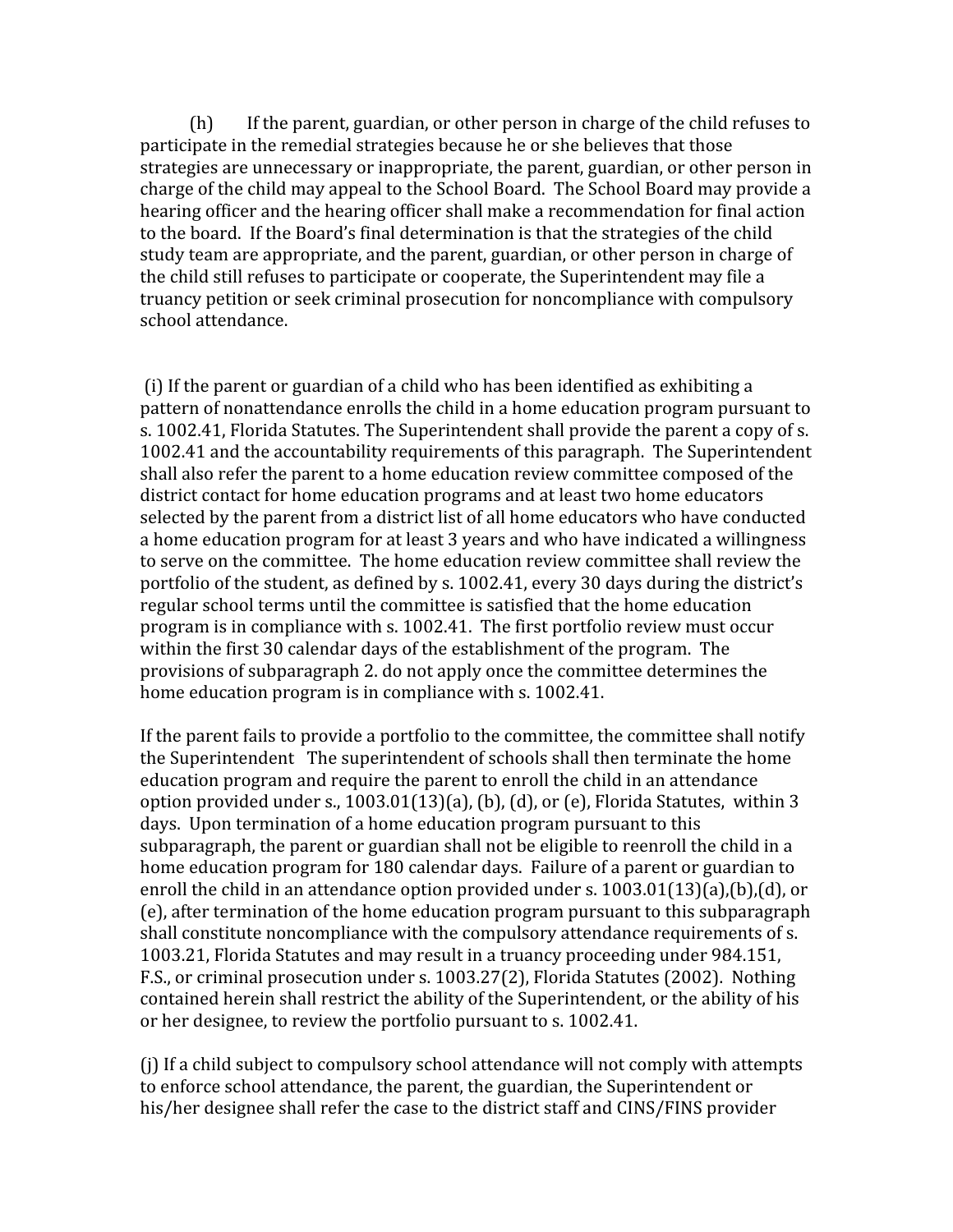committee
pursuant
to
F.S.
984.12.

If
the
child
has
had
more
than
15
unexcused absences
on
a
90
calendar
day
period
the
Superintendent
or
his/her
designee
may file a truancy petition pursuant to the procedures in F.S. 984.151. The petition must contain the following: the name, age, and address of the student; the name and address of the student's parent or guardian; the school where the student is enrolled;
the
efforts
the
school
has
made
to
get
the
student
to
attend
school;
the number of out-of-school contacts between the school system and student's parent or
guardian;
and
the
number
of
days
and
dates
of
days
the
student
has
missed school. The petition shall be sworn to by the Superintendent or his or her designee.

(8)
Leaving
School
Grounds
Before
the
End
of
the
School
Day.

(a)
No
student
shall
be
sent
from
the
campus
during
school
hours
to
perform errands
or
act
as
a
messenger
except
with
the
knowledge
and
approval
of
the principal,
and
then
only
for
necessary
and
urgent
school
business.

(b)
No
student
shall
be
permitted
to
leave
school,
for
the
remainder
of
the
day
prior to
dismissal,
in
the
custody
of
a
person
other
than
the
student's
parents
or
guardian unless that person has the verified authorization (written or verbal) of one of the parents
or
guardian.

(c)
Subject
to
the
above
restrictions,
the
Superintendent
shall
establish administrative guidelines which set forth the criteria and provisions by which any eleventh or twelfth grade student may earn, or have revoked, off-campus privileges during the student's lunch period. Such criteria and provisions shall contain, at a minimum,
the
requirements
of
parental
consent
and
school
principal's
approval
for the granting of off-campus privileges.

(9)
Makeup
Work.

Students
who
have
been
absent
and
are
excused
are
given
the privilege
of
making
up
work.

The
length
of
time
within
which
work
may
be
made
up shall
be
determined
by
the
extent
and
nature
of
the
absence.

It
is
the
student's responsibility to obtain and complete all makeup work.

(10)
Prolonged
Absence.

Parents
or
guardians
shall
notify
the
school administration
as
soon
as
they
become
aware
of
the
possibility
of
excessive absenteeism
due
to
illness
(more
than
fifteen
(15)
school
days)
in
order
to
provide homebound services. A physician's statement is necessary for homebound services.

## **(11)

Unexcused
Elementary
and
Middle
School
Absences:

Penalties**

(a)
There
are
no
"free"
unexcused
absences.

For
any
unexcused
absence,
tardy
or leaving early or "skipped "class without an excuse, the student shall receive an "F" in that
class
for
that
day.

Detention
shall
be
served
or
other
appropriate
consequence applied
for
middle
school
students.